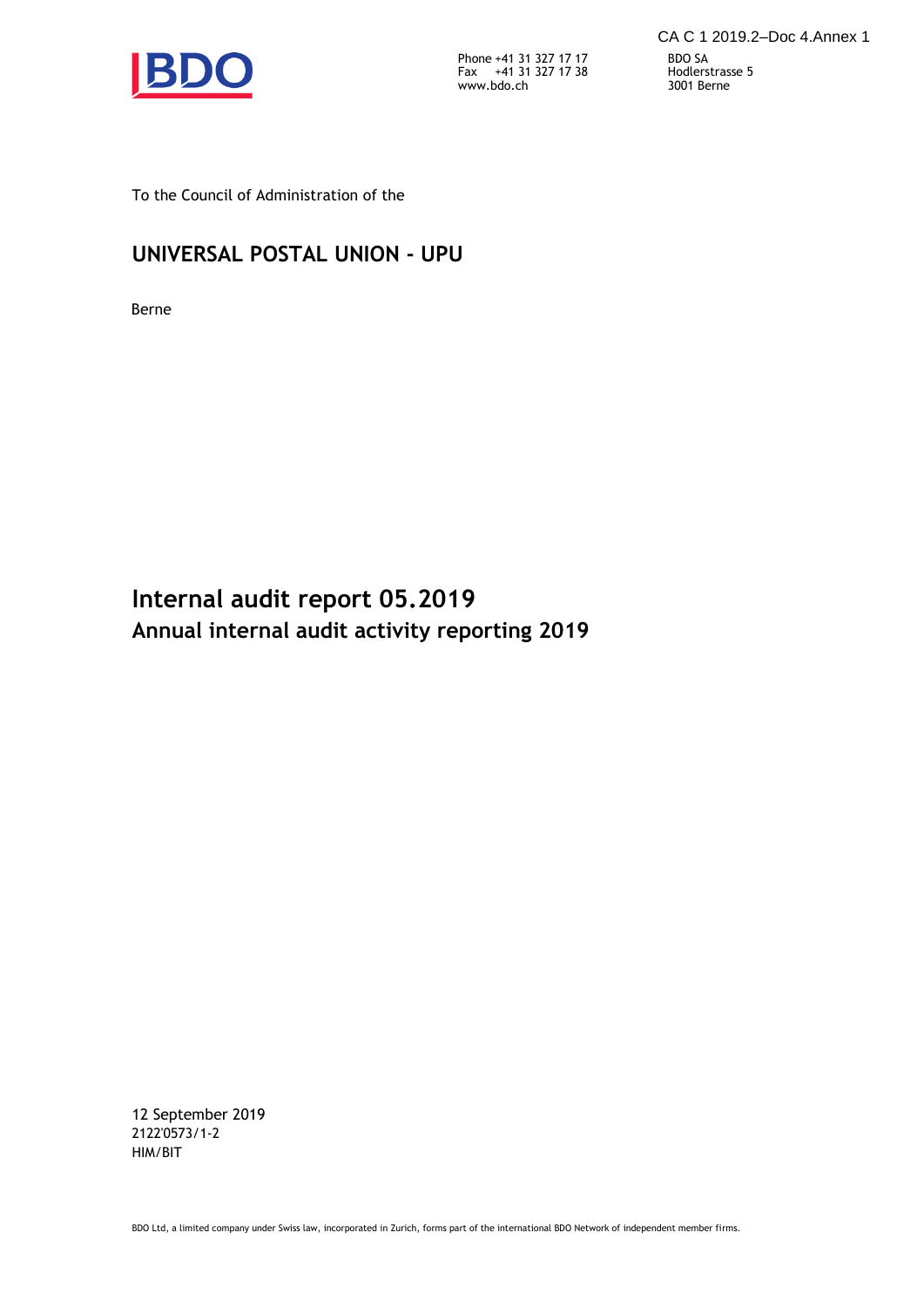

| Report number              | 05.2019                    |
|----------------------------|----------------------------|
| Audit period               | 2019 (January - September) |
| Draft report distribution  | 4 September 2019           |
| Date of the report         | 12 September 2019          |
| Distribution of the report | Director general           |
|                            | Internal Audit Committee   |
|                            | General Management         |
|                            | External auditor           |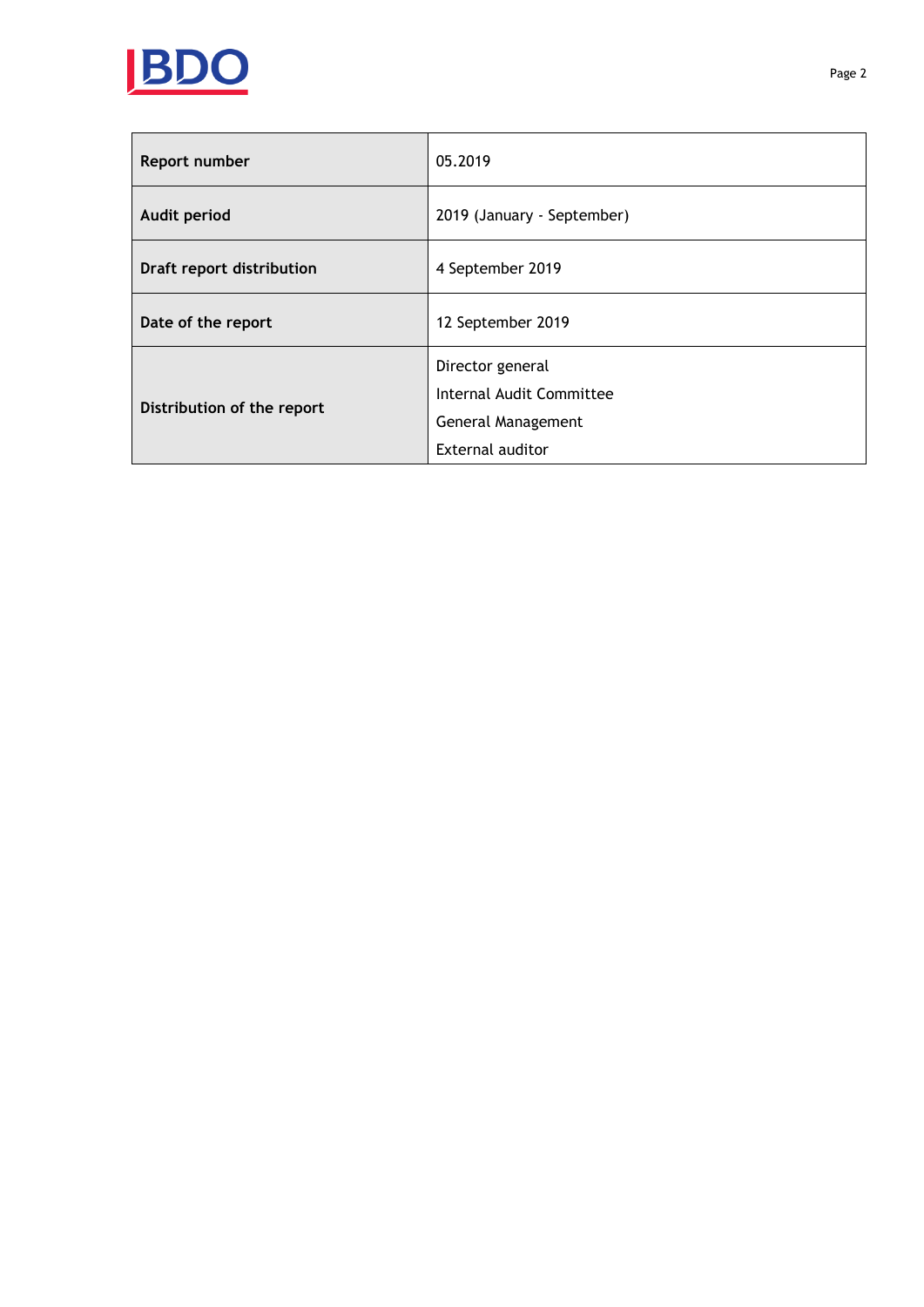

| Table of contents |                                                | Page             |
|-------------------|------------------------------------------------|------------------|
| $\mathbf 1$       | ANNUAL ACTIVITY REPORT                         | $\boldsymbol{4}$ |
| $2^{\circ}$       | <b>INTERNAL AUDIT 2019 - MAIN OBSERVATIONS</b> | 5                |
| $\overline{3}$    | <b>FINAL REMARK</b>                            | 9                |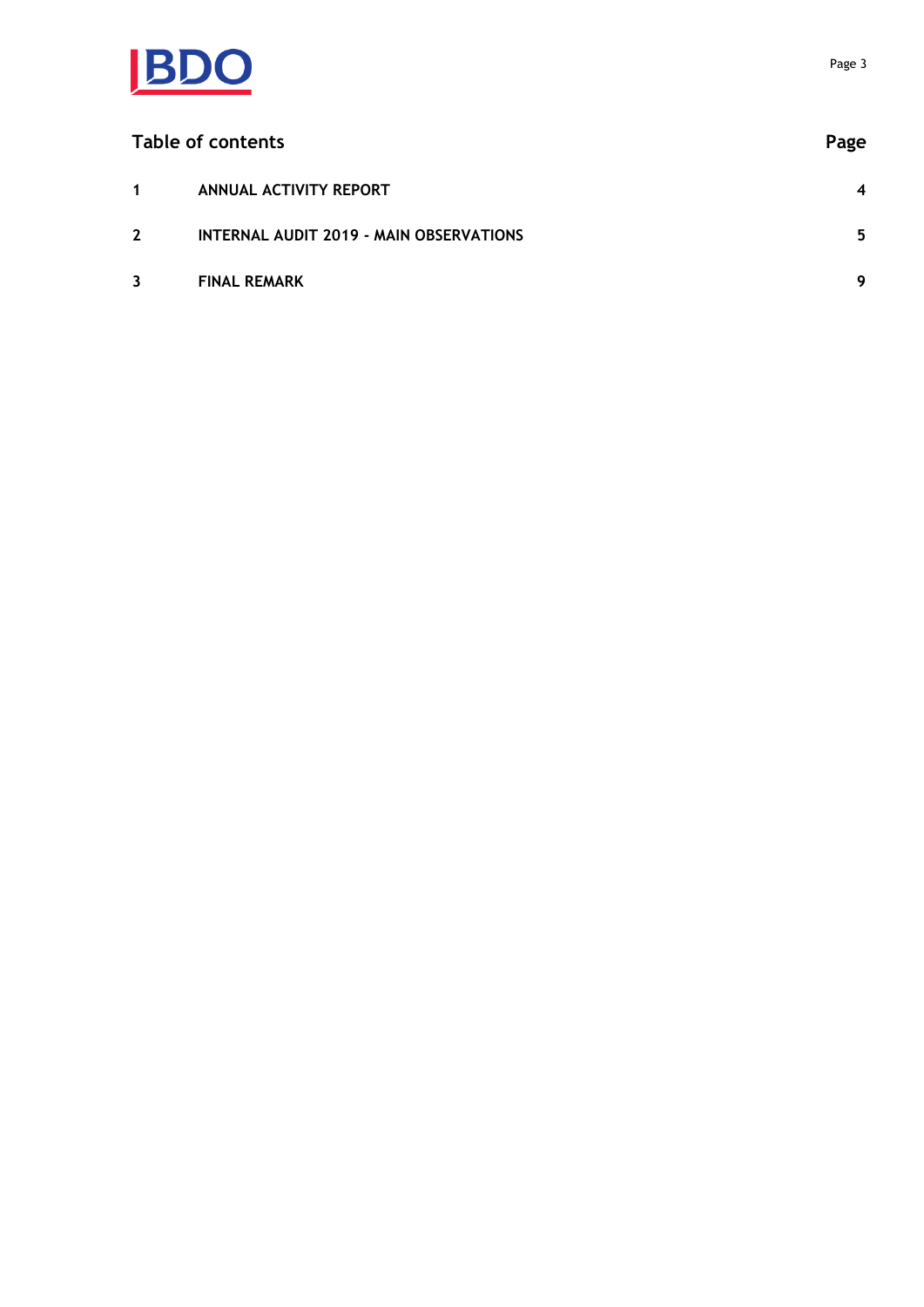

# <span id="page-3-0"></span>**1 ANNUAL ACTIVITY REPORT**

#### **Internal audit function**

The internal audit charter establishes that "the internal auditor writes an annual report, with view to be presented, in its entirety, at the next Council of administration meeting, together with the appropriate observations from the Director General".

#### **Handover of the internal audit mandate**

Following a "UPU internal audit" tender, BDO was selected by the Tender and Procurement Committee to take over the internal audit function for six years 2018 - 2023.

In order to confirm our understanding of the environment of the UPU in its various business segments, BDO gained knowledge on the basis of actual documentation of the organisation. Moreover, meetings with the external auditor, le contrôle fédéral des finances, were conducted to obtain a better understanding of the institution. On this basis, a risk assessment, an audit planning for the year 2018 and a rotation plan for the years 2018 - 2023 were established. In 2019 this planning was not changed.

#### **Internal audit as part of the wider UPU risk management framework**

The above-mentioned charter states that, "internal auditing is defined, at UPU, as an independent function bringing to the Director General and, through him, to the Governing Bodies, the assurance that the organisation is managed in an efficient manner".

Internal audit forms part of the wider risk management framework that is based on the concept of the "lines of defence". The UPU framework is outlined below:

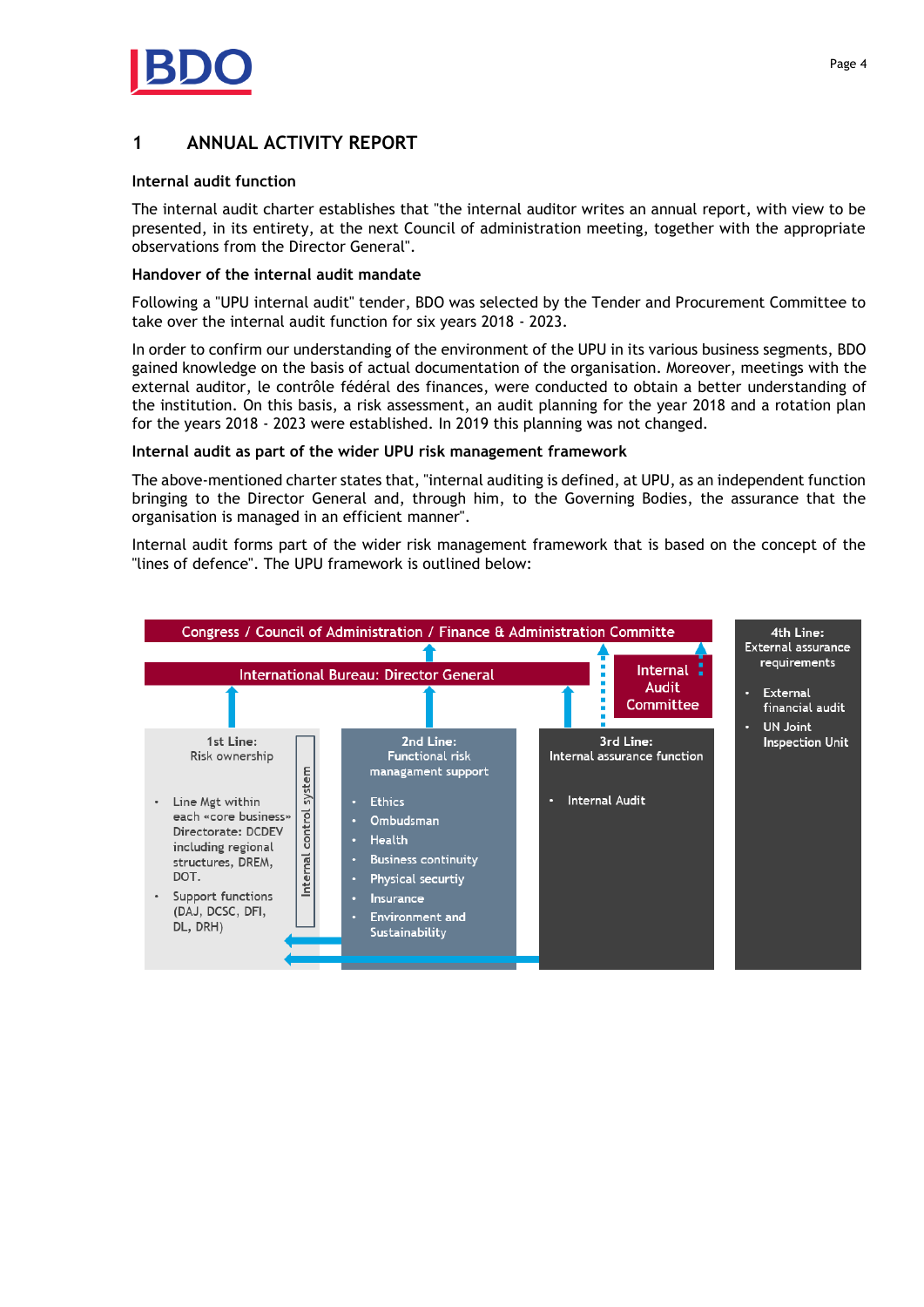

#### **Risk assessment & audit planning 2019**

According to the IIA norms, the internal audit evaluates the risk of the organisation at the planning stage. The risk assessment and the audit planning were elaborated on the basis of the strategy 2017-2020 presented at the congress in Istanbul in 2016, the existing risk assessment from 2017, the knowledge gained through the handover process and eventual specific expectations from the International Bureau.

The 2019 audit planning was approved by the Director General.

# <span id="page-4-0"></span>**2 INTERNAL AUDIT 2019 - MAIN OBSERVATIONS**

For the year 2019, we have issued four audit reports, three as scheduled in the audit plan, one concerning the audit tracking and one further audit will occur during the 4<sup>th</sup> quarter of 2019.

For each of those assignments, a planning memorandum was issued, the main objectives of those assignments were:

- Review the coverage of the identified risks;
- Review the organisation of the area audited;
- Identify and discuss management's actions and responses to the risk drivers;
- Identify areas of potential further improvement in Management's actions and responses.

All the recommendations issued in our reports were presented to the General Management in order to obtain their comments. The General Management has accepted our recommendations.

All the internal audit reports were presented to the Internal Audit Committee.

The conclusions of those audits were not designed to underline those well-functioning elements in the internal control system, but rather to draw Management's attention to relative weaknesses if any.

The findings and recommendations stemming from the internal audits performed have been discussed with the management teams concerned. Those teams share the conclusions and have established action plans with a view to strengthening Management's responses to the risk drivers.

# **Internal audit report 06.2018 - Products and services**

The aim of this audit was to review the organisation of products and services in the following areas:

- Performance monitoring
- Operating management of the projects
- Budget and actual figures reporting

Our main recommendations are the following:

*1. Risk-control matrix*

We recommend to actualize the risk-control matrix and follow it on a yearly basis.

*2. Reporting of actual figures*

We recommend to present the actual figures to the General Management twice per year.

We recommend to perform a comparison of actual figures vs. budget figures twice per year, to be able to present these at the CA session (C3) and disclose it in the appropriate reports (Strategy Implementation Report and revised Istanbul Business Plan). This recommendation has been regularised in 2019.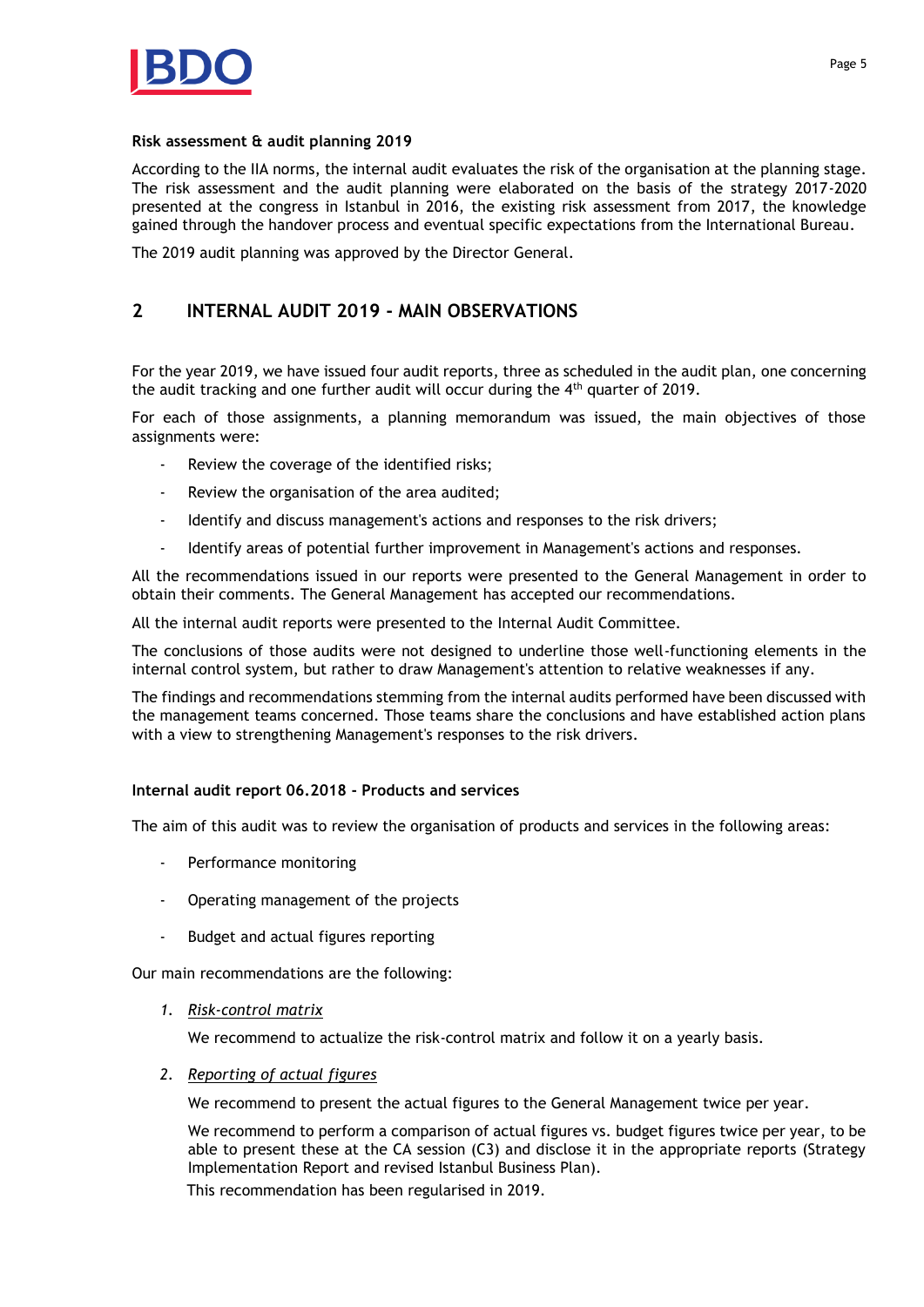

# *3. Internal procedure*

We recommend to actualize the existing internal procedure to reflect the annual budgeting process and its related controls. We recommend to include the controls performed during the year enabling the accurate execution of the budgeting process and of the following of the actual figures during the year.

# **Internal audit report 02.2019 - Financing**

The aim of this audit was to review the organisation of the Finance Directorate (DFI) in the following areas:

- Internal organisation
- Invoicing process trade receivables
- Monitoring of trade receivables

Our main observations are the following:

# *4. No official approved process*

The process description has been written upon request of BDO for this audit. This documents is not official and hasn't been approved yet.

We recommend you to obtain approval of the process description as well as to complete it with the controls to be carried out, their frequency and the person responsible

In August an updated version of the document was sent to BDO. We will consider this information during our follow-up-testing in 2020.

# *5. Update of the risk control matrix*

The risk matrix for the DFI's processes is not up to date and was last reviewed in 2013. We also recommend that you include a monitoring system to ensure that the key controls to be performed have been completed. This can be done in the form of a rotation table over several years.

We recommend to actualize the risk-control matrix and follow it on a yearly basis.

In August an updated version of the document was sent to BDO. We will consider this information during our follow-up-testing in 2020.

# *6. Change in the valuation method of accounts receivable*

The accounts receivable valuation method has been modified for the 2018 financial year following the recommendations of the external auditors. The change concerns the valuation of receivables: before the change only the receivables of member countries under sanctions were depreciated, whereas now all receivables over 2 years old are depreciated. Due to this change the impact on the debtors for the 2017 financial year that was restated is a decrease of 9.9 Mio in assets.

We recommend that you obtain approval for method changes before implementing them.

It was clarified that this new methodology is following a recommendation of the external auditors. The External audit report is presented to the CA for approval which in fact approved to follow this recommendation.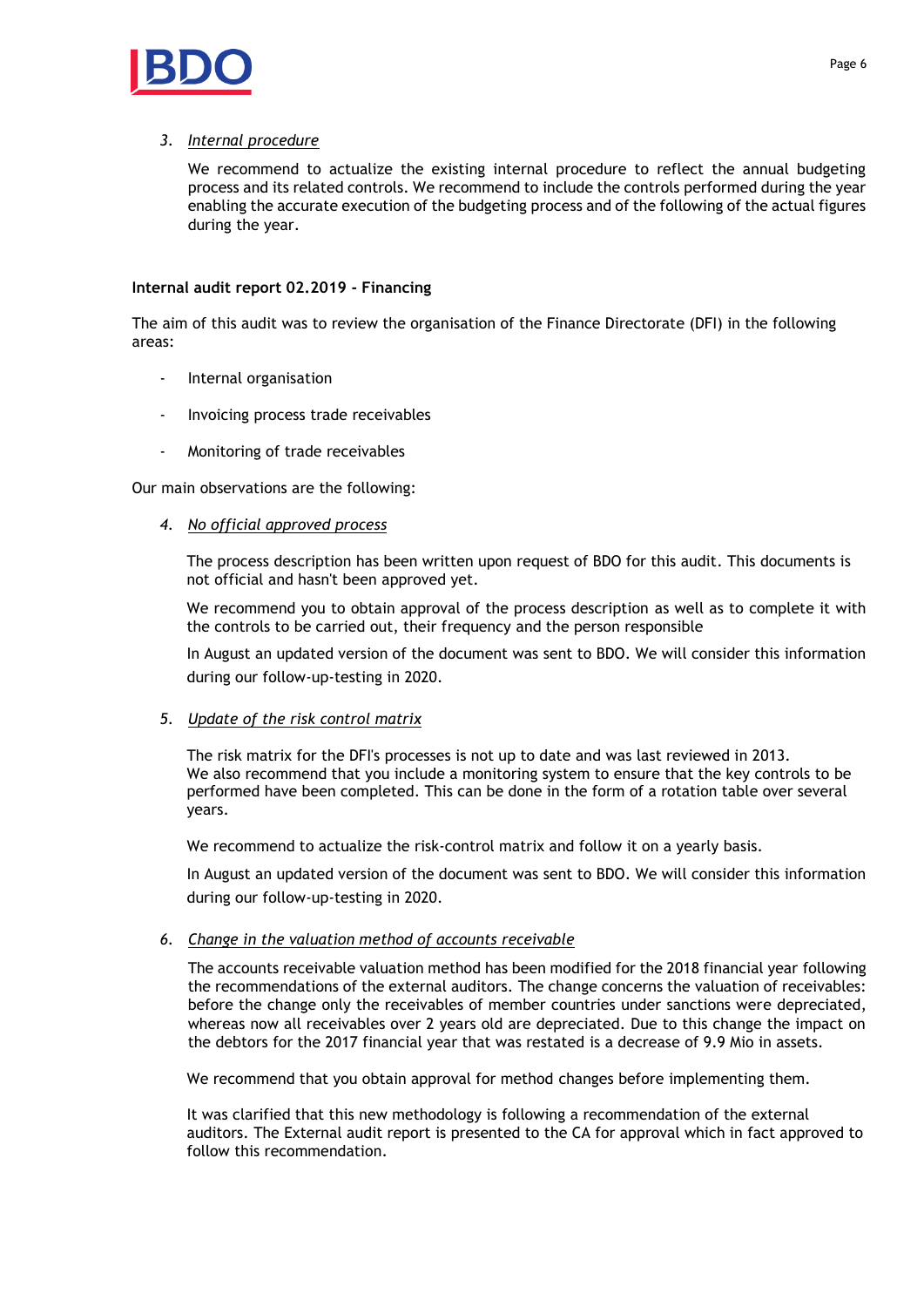

# *7. 4-eyes principle within the process of entering data into the system / verification of the total invoiced amount*

Every country has its amount of units based on which the annual contribution is calculated. These units have to be entered manually into Navision and then the system produces the invoice automatically and calculates the amount in CHF. The entered data are not verified by a second person.

We recommend ensuring a 4-eye principle before invoicing. This control could be done annually on the total of units being introduced in the system. If the total amount of units is correct, it can be assumed that a possible error will be mentioned by the member country to which too many units are invoiced.

Following the recommendation, a formal entry check has been performed for the 2020 invoicing process.

*8. Rethink and tighten the regulations*

In case that one yearly contribution of every country remains open for an undefined time, the budget of an entire year can be lost. Furthermore the fact, that a country can omit the payment for a total of 4 consecutive years without having any sanctions there could be suddenly a lack of cash for the UPU

We would recommend to revise and tighten the regulations with the intention to improve the payment behaviour of the countries.

#### **Internal audit report 03.2019 - Pension Fund**

The aim of this audit was to review the organisation of the Pension Fund in the following areas:

Financial Situation

Our main observations are the following:

*9. Immunity status of persons responsible Bodies and individuals and legal requirements and obligations applicable*

The fact that the Pension Fund has been de facto unrecoverable in the past must be seen in the context of the assessment that the applicable supervisory structures and recommendations of the Pension Fund bodies were applied partially only in the past due to its special status as a supranational organization and on the decisions of the congress not supporting financial measures in the extent necessary to restructure the fund.

We would recommend an expert opinion on the effects of the immunity assessment of the persons responsible for the Pension Fund, in particular with regard to:

-Liability risks for members of the Board of Trustees, taking into account the special situation of the UPU Pension Fund (other bodies and supervisory authorities have been making recommendations for several years regarding the restructuring of the Pension Fund, which are not implemented by the Pension Fund)

-Duty of subordination (direct supervision, BVG Guarantee Fund) and its consequences (Gap analysis on additional regulatory requirements to be respected)

-How can the demarcation be assessed on a legally sound basis?

-For example, various legal and regulatory requirements are observed, but not reorganization requirements and respect for recommendations of governing bodies and supervisory authorities.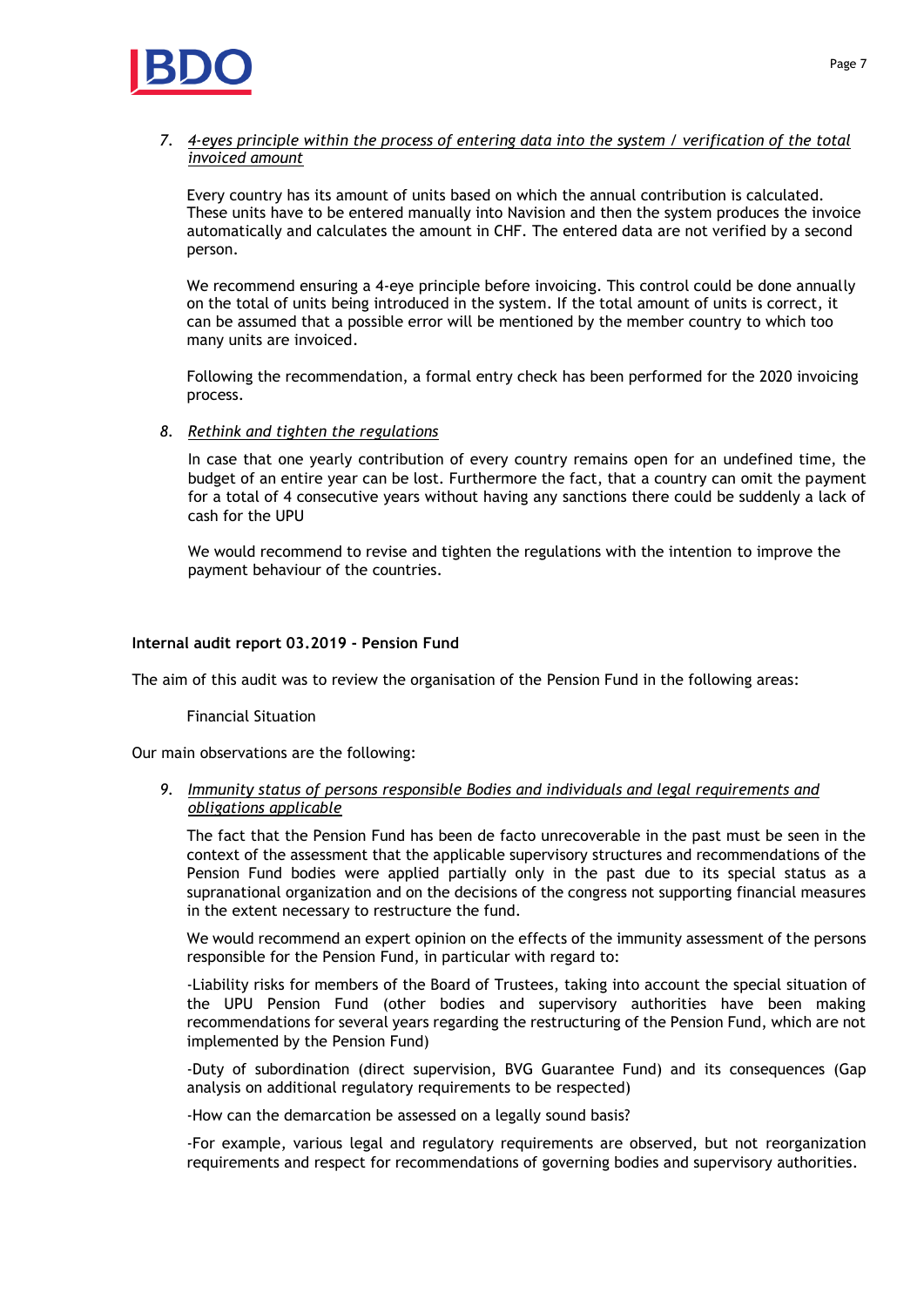

#### *10. Examination of subordinations*

Due to the assessment of the legal situation as lined out earlier in this document, the effectiveness of the ordinary supervisory authorities and other supervisory bodies and institutions for pension funds in Switzerland, are weakened. Furthermore, the UPU Pension Fund does not contribute to the LOB Guarantee Fund.

We would recommend to clarify the possibility of participation to the LOB Guarantee Fund.

# *11. Task force / Restructuring plan*

The installation of a task force is judged to be positive. In order to achieve its urgently needed de facto effectiveness in improving the financial situation, an exceptionally high degree of legal and actuarial competence on the one hand, and the provision of the necessary competences on the other, appears to be a basic prerequisite.

We would recommend a review by the task force of the composition, tasks, know-how and competencies for the preparation of a restructuring plan.

High actuarial competence and specific legal BVG know-how on the one hand, and the allocation of the necessary decision-making powers on the other, are of central importance here.

It is recommended that the task force be supplemented by an external expert, such as the pension insurance expert in charge, or at least that the refinancing concept be drawn up in close consultation with the latter.

# *12. Respect of the recommendations of the bodies and supervisory authorities*

Irrespective of the assessment as to the immunity of the Pension Fund UPU, the continuous nonrespect of the specific recommendations of the supervisory authority, external auditors and external pension insurance experts appears to be suitable for further increasing the risk exposure of the other persons responsible for the UPU, in particular the members of the Board of Trustees on the one hand, and the publicity risk for the UPU itself on the other.

With regard to recommendations for the refinancing of the UPU Pension Fund by external bodies, we note that the content of these recommendations must be regarded as well-founded and that they largely correspond to our assessment of the situation.

In view of the financing situation, it should also be borne in mind that, in addition to the obvious imbalance in current financing (benefit obligations vs. contribution payments), the so-called 'third contributor', the performance of the investments, is in danger of continuously losing its effect and contribution due to a further delay in effective refinancing measures.

As at 31 December 2018, for example, only around 72% of the minimum necessary asset amount is still available, on which a performance can be achieved in positive years on the stock markets, so that a restructuring on one's own merits without further financial support can no longer be regarded as realistically feasible.

It is understood that the non-support of additional means by the congress heavily endangers the necessary refinancing of the UPU Pension Fund.

We would recommend to respect the recommendations of external auditors, oversight authority and pension fund expert and financial support in the course of the budgeting process, including support for such measures by the congress.

#### **Internal audit report 04.2019 - Follow up of recommendations**

As per good practices, a specific audit focused on the follow up on the recommendations put forward by internal audit over the period 2011-2018. This review evidence a completion of 13 recommendations out of 30 open in March 2018, 6 were closed whereas the remaining 11 are in progress.